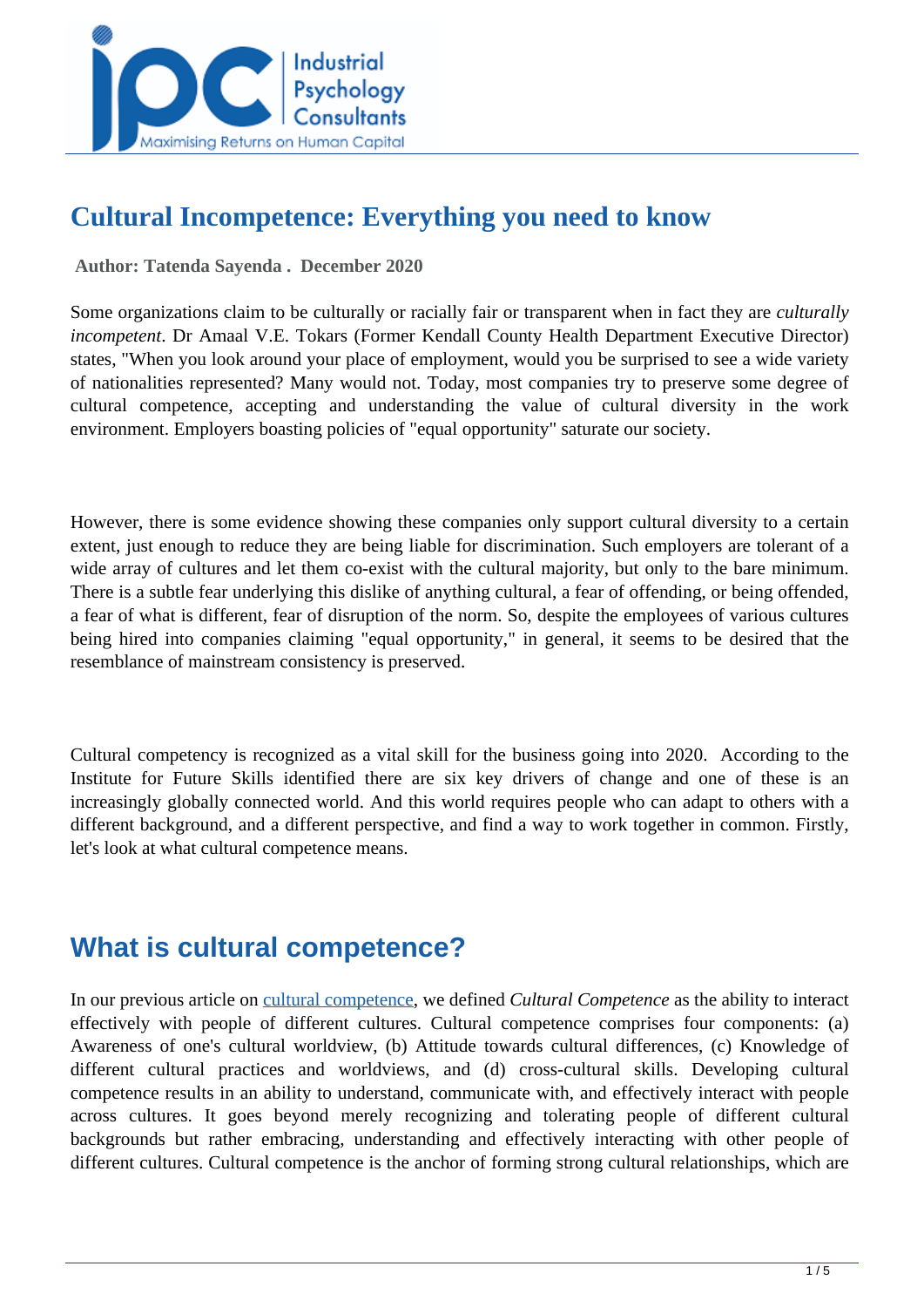

critical for business success in this age of pervasive globalization and increasing diversity.

# **Examples of Cultural Competence**

- Providing good interpreters
- Employing, keeping and promoting professionals from the minority group
- Cultural awareness

# **What is Cultural Incompetence?**

On the other hand, Cultural Incompetence is the opposite of the above. Cultural incompetence fails to acknowledge diversity in culture. *Cultural incompetence* in business can result in accusations of racism, loss of corporate clients, or possible lawsuit of breach of contract.

# **The Effects of Cultural Incompetence on Business**

According to Dale Kim (Managing Director of LINE Indonesia), despite companies and people now operating in an increasingly globalized world, businesses are yet to realize how a lack of cultural competence can affect the bottom line. "Culture is one of the most crucial elements and components of the success the people always talk about. But in the actual execution side of the story, there are so many failures", says Dale Kim. For Dale Kim, taking the time to understand how culture affects behaviour, and being willing to respect what is considered important is critical to the success of his team.

There are things that people need to take into account when working with a wide array of different people from different cultures. The first is to have respect for the people you deal with. To relate with different people, you need to be able to respect their traditions, norms, and other traits. If organizations initiate programs such as health and wellness programs and fail to take into account racial and ethnic differences among their intended populations, employers miss opportunities to maximize the return on their investment of millions of dollars in the health and well-being of their employees whether they are providing disease-management and wellness programs or not (Sims, 2020). In today's global marketplace, you must be culturally intelligent. It's a business imperative.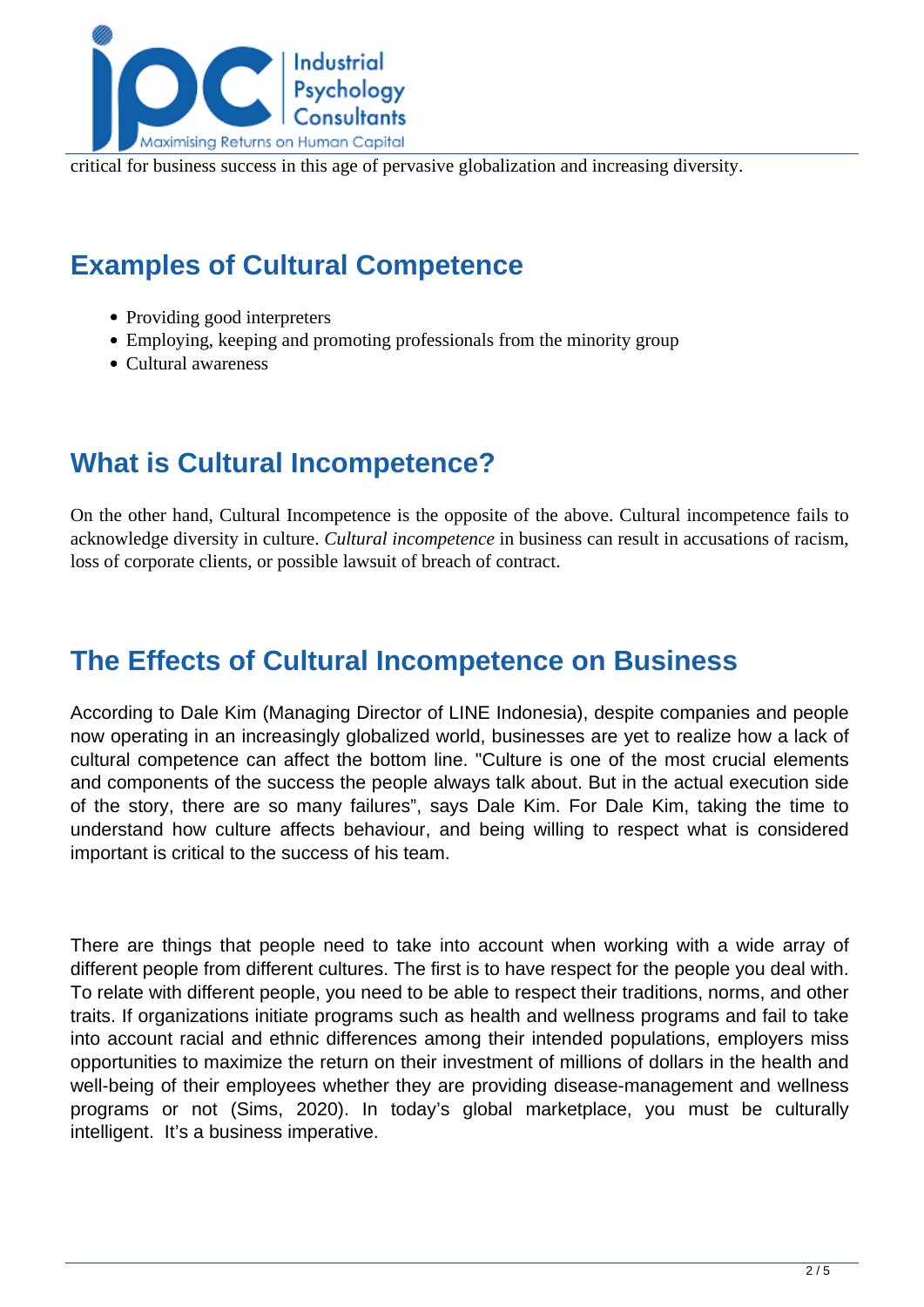

Instead of implementing diversity in the workplace, some organizations are practising cultural competence by supporting diversity associations, donating to non-profit service groups, and increasing their advertising dollars to target the changing faces of their customers. But when it comes to being authentic in how they integrate cultural intelligence into their business model, this is where the executives begin to get uncomfortable. Being culturally incompetent can adversely affect multibillion-dollar global projects-it puts an organization at risk if you don't have people who can communicate effectively with each other especially taking into consideration cultural issues. In healthcare, failure to be culturally competent can lead to patient dissatisfaction and lower quality of care. A culturally competent health care system can help improve health outcomes and quality of care and can contribute to the elimination of racial and ethnic health disparities.

A culturally incompetent organization will fail to thrive in a global market. Many American organizations that even internally if a company fails to embrace its diversity, the diversity of the people that are employed within it, it will fail to thrive within the market. Although we rarely think consciously about our cultural identity, national culture is the kind of culture that most strongly shapes most people's thinking and behavior. In many organizations, people sit in lunchrooms separated by functions: IT people eat with other IT people, engineers eat with other engineers. But if you visit the overseas offices of these same companies, the lunchrooms are more likely to be segregated according to nationality, with Indians seated together at one table, Chinese at another, and Australians at yet another. Nationality is only one of several cultural spheres that influence what happens inside organizations

According to the Society of Human Resource Management (SHRM), Ethnicity, gender, agegroup, sexual orientation, profession, and organizational culture are all part of an individual's cultural identity and have profound effects on organizations.

A lack of cultural intelligence results in increased time to get the job done, heightened travel time and costs, growing frustration and confusion, poor job performance, decreased revenues, poor working relationships at home and abroad, and lost opportunities. Conversely, an ex-pat who is culturally intelligent will get up to speed on the new assignment more quickly, which in turn makes better use of the costly expense of sending talent overseas or bringing talent in. (Morris,2018)

According to Morris (2018), the following are possible risks if there is cultural incompetence:

- Cultural blunders- hinder the effectiveness of foreign managers.
- Differences impede effective communication.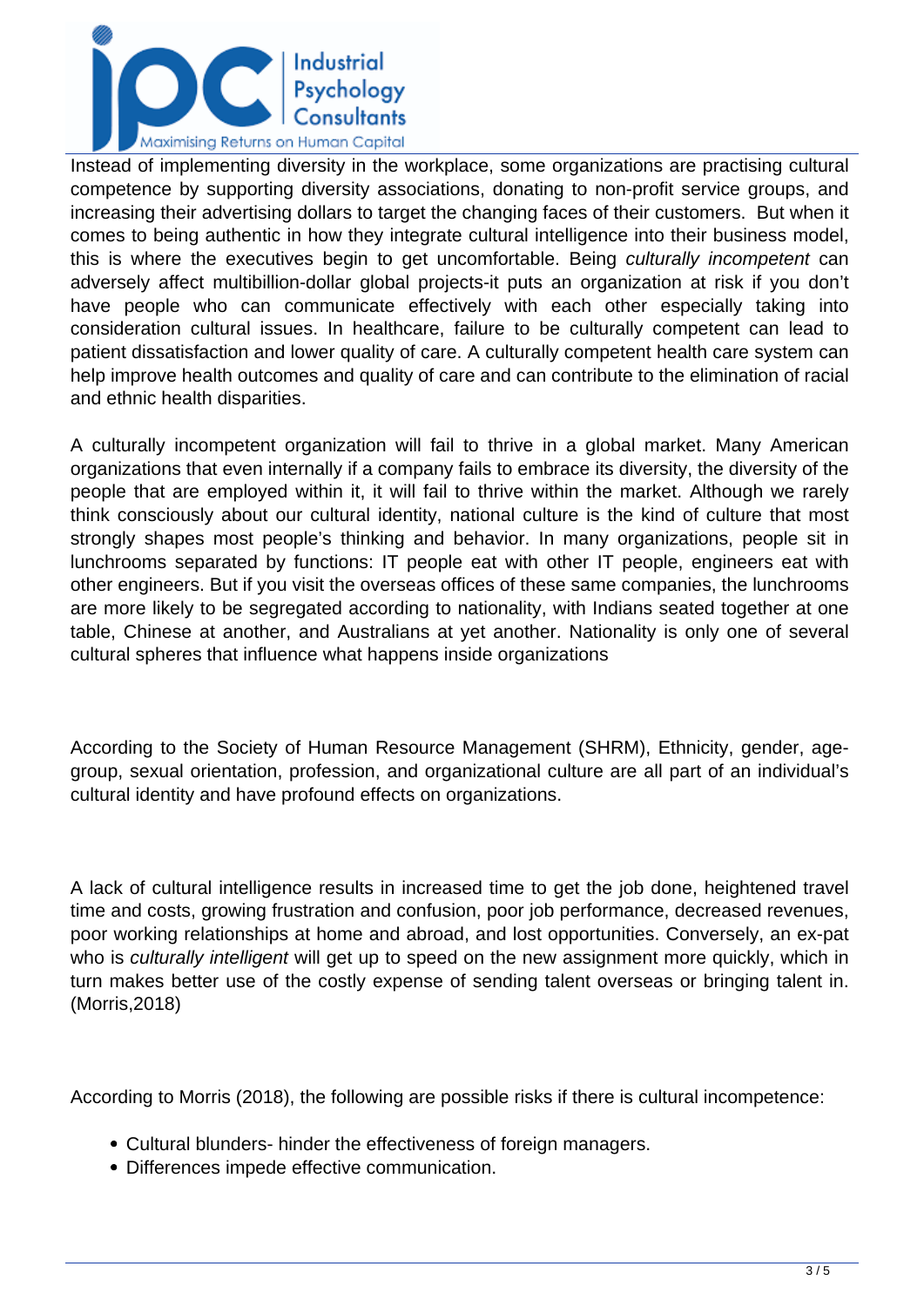

- Cultural differences may lead to suboptimal productivity and profit margins.
- Lack of cultural understanding can lead to disharmony amongst people.

#### **Examples of mistakes made due to cultural incompetence**

According to Commisceo blog below are a few examples of cross-cultural blunders that could have been avoided with appropriate cross-cultural awareness training:

\* A company advertised eyeglasses in Thailand by featuring a variety of cute animals wearing glasses. The ad was a poor choice since animals are considered to be a form of low life and no self-respecting Thai would wear anything worn by animals.

\*When President George Bush went to Japan with Lee Iacocca and other American business magnates, and directly made explicit and direct demands on Japanese leaders, they violated Japanese etiquette. To the Japanese (who use high context language) it is considered rude and a sign of ignorance or desperation to lower oneself to make direct demands. Some analysts believe it severely damaged the negotiations and confirmed to the Japanese that Americans are barbarians.

\* A soft drink was introduced into Arab countries with an attractive label that had stars on it--sixpointed stars. The Arabs interpreted this as pro-Israeli and refused to buy it. Another label was printed in ten languages, one of which was Hebrew--again the Arabs did not buy it.

\* U.S. and British negotiators found themselves at a standstill when the American company proposed that they "table" particular key points. In the U.S. "Tabling a motion" means to not discuss it, while the same phrase in Great Britain means to "bring it to the table for discussion."

#### **Benefits of Cultural Competence in Business**

According to Nongard (2018) when business leaders focus on cultural competence skills there are six predictable outcomes:

Cultural competence creates rapport